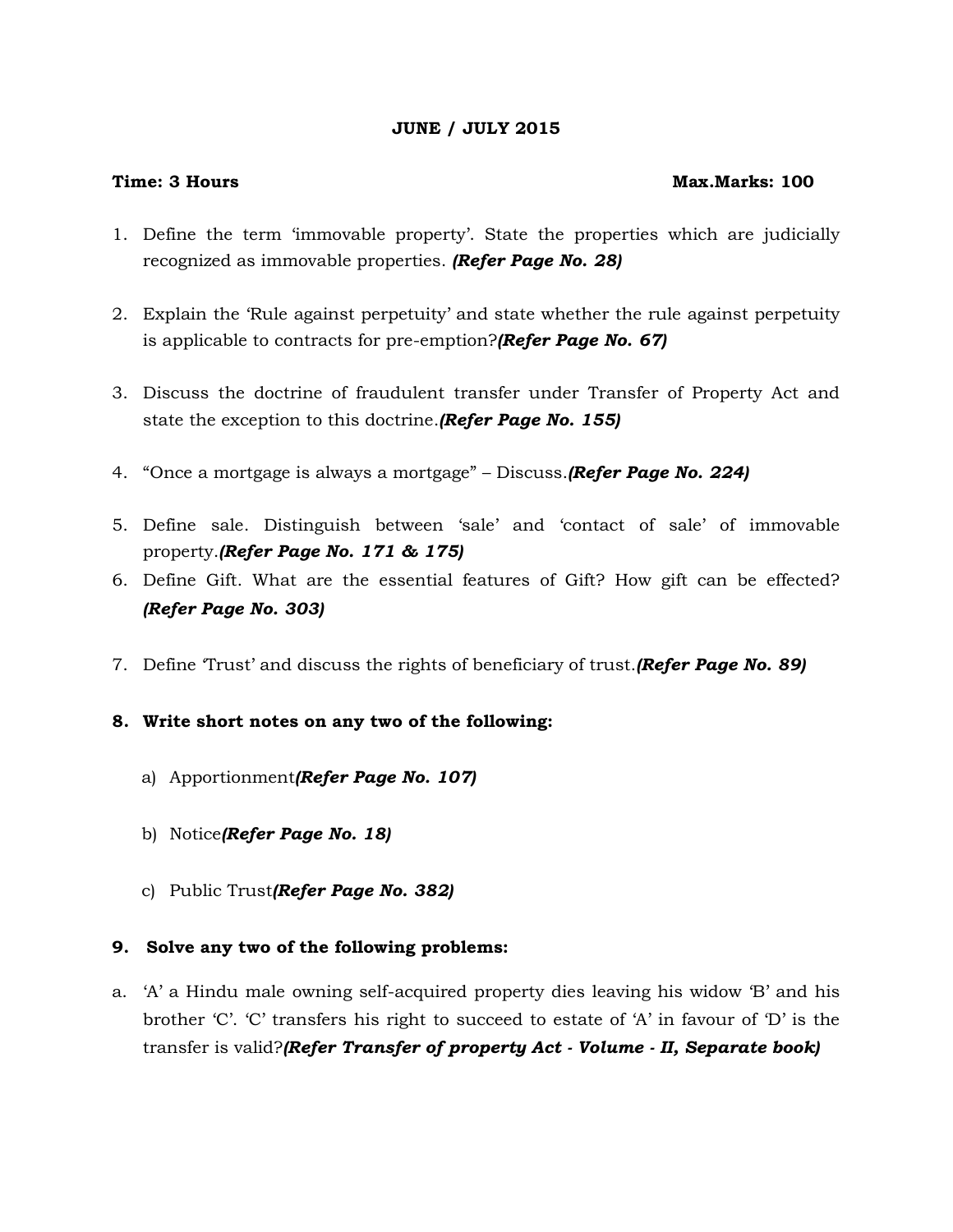- b. Anil mortgages his property to Harish by a registered instrument but retains the property in his own possession. Anil then sells the property to kavitha who is not aware of the mortgage. Do kavitha has constructive notice of mortgage. Decide.*(Refer Transfer of property Act - Volume - II, Separate book)*
- c. Somanna purchases a land from Radhika at Hubli. Somanna believes that he had acquired absolute title and construct a house on that land. Subsequently Shashi Kumar who holds a better title on the land proceeds for eviction of Somanna from the property. Discuss the relief available in Somanna.*(Refer Transfer of property Act - Volume - II, Separate book)*

# $\circledast\circledast\circledast$

## **DECEMBER - 2015**

**Time: 3 Hours Max.Marks: 100**

- 1. Define Transfer of Property. Discuss the legal requirements of a valid transfer.*(Refer Page No. 28)*
- 2. Elucidate the rule against perpetuity and explain the exceptions to this rule.*(Refer Page No. 67)*
- 3. Explain the doctrine of 'Part Performance'.*(Refer Page No. 164)*
- 4. Define mortgage. Discuss different kinds of mortgages in brief.*(Refer Page No. 194 & 200)*
- 5. Define Lease. Explain the rights and liabilities of lessee.*(Refer Page No. 279 & 288)*
- 6. Define Trust. Explain various kinds of Trusts.*(Refer Page No. 375)*
- **7. State the distinction between the following:**
- (a) Sale and Agreement to Sell.*(Refer Page No. 171 & 176)*
- (b) Redemption and Foreclosure.*(Refer Page No. 244 & 239)*